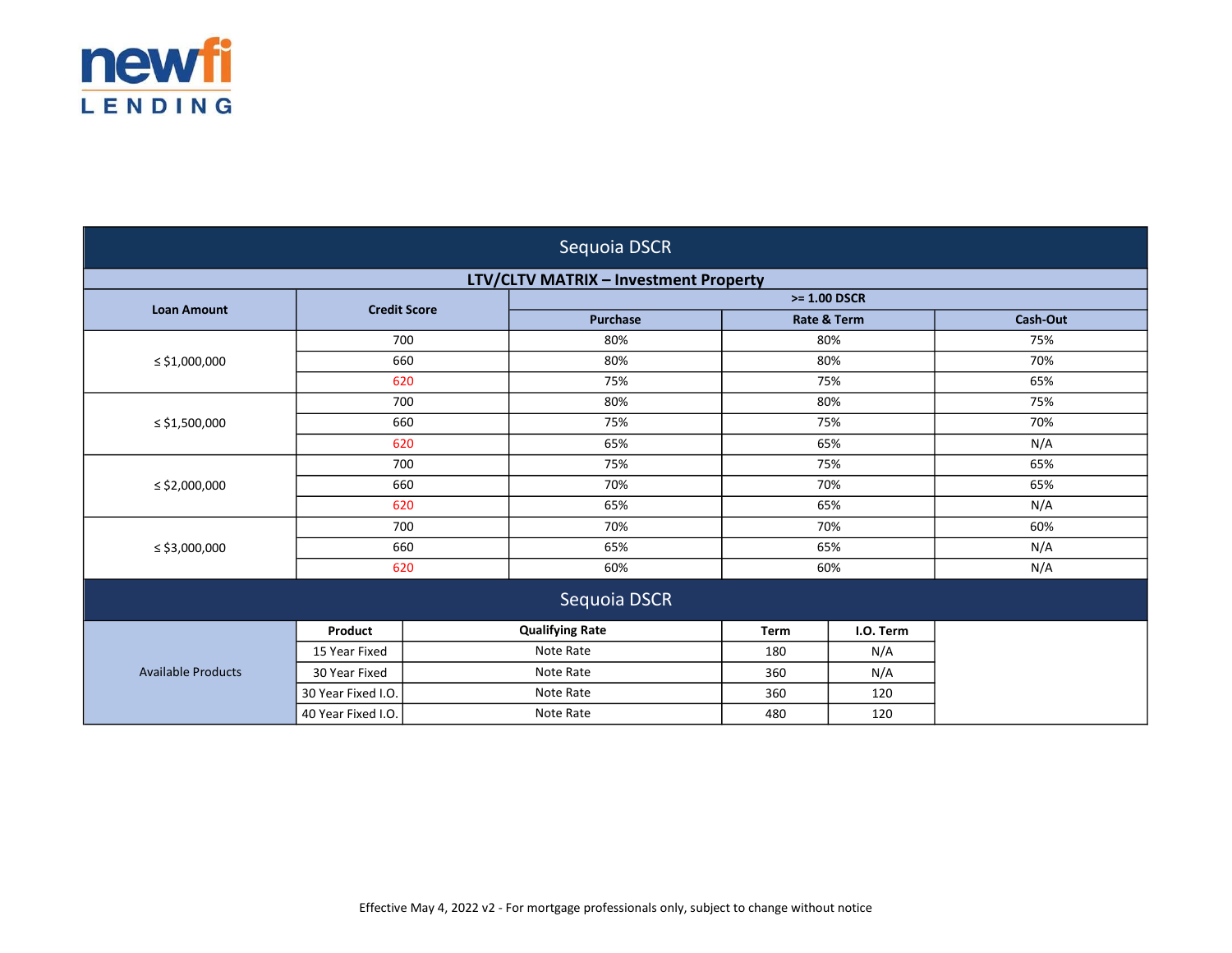

| <b>Prepayment Penalty</b>  | Standard DSCR with a PPP - Prepayment penalty is equal to 6 months interest on 80% of unpaid principal balance.                                            |
|----------------------------|------------------------------------------------------------------------------------------------------------------------------------------------------------|
|                            | 5% PPP Program - Prepayment penalty charge is 5.000% of the amount prepaid.                                                                                |
|                            | PPP Not Allowed in the following states:                                                                                                                   |
|                            | - DC, Illinois, Michigan, Minnesota, Ohio                                                                                                                  |
|                            | PPP Allowed in the following states w/ restrictions:                                                                                                       |
|                            | - Iowa: Allowed on 3-4 units only                                                                                                                          |
|                            | - New Jersey: Allowed only if closing in LLC or Corp.                                                                                                      |
|                            | - North Carolina: Prepay terms > 3 years Not Allowed                                                                                                       |
| Minimum Loan Amount        | \$100,000                                                                                                                                                  |
| Interest Only              | Allowed at all LTV's - Min Credit Score 660                                                                                                                |
|                            | Allowed - See LTV/CLTV grid                                                                                                                                |
|                            | Junior financing must meet the requirements as defined by Fannie Mae                                                                                       |
| <b>Secondary Financing</b> | Junior financing used for purchase or fixed 2nd's seasoned for 12 months can be paid off for transaction to be considered rate & term. If junior financing |
|                            | is a HELOC, total draws within previous 12-months cannot exceed the lesser of 2% or \$5,000 to be considered rate & term.                                  |
|                            | <b>Follow FNMA</b>                                                                                                                                         |
| PACE / HERO Loans          | Any energy efficiency-based liens, like PACE or HERO, when paid off through loan proceeds, the transaction is treated like a rate & term.                  |
|                            | Cannot be subordinated.                                                                                                                                    |
|                            | Single Family (attached and detached)                                                                                                                      |
|                            | PUD                                                                                                                                                        |
| <b>Property Type</b>       | Warrantable Condo - Follow FNMA Requirements                                                                                                               |
|                            | Non-Warrantable Condo - Considered on a case by case base via exception (exception pricing will apply)                                                     |
|                            | $2 - 4$ Units                                                                                                                                              |
|                            | >= 65% LTV up to \$500,000 allowed                                                                                                                         |
| Cash-Out                   | < 65% LTV up to \$1,000,000 allowed                                                                                                                        |
|                            | <= 50% LTV unlimited cash-out allowed                                                                                                                      |
|                            | Cash out limitations do not apply on delayed financing transactions                                                                                        |
|                            | Rate & Term - use current appraised value                                                                                                                  |
| <b>LTV Determination</b>   | Cash-Out owned >= 6 months - use current appraised value                                                                                                   |
|                            | Cash-Out owned (delayed financing) < 6 months - use lesser of acquisition cost or appraised value (see delayed financing)                                  |
|                            | Properties purchased with cash, or debt not secured to the subject property, within the past six (6) months (measured from the purchase date of the        |
| <b>Delayed Financing</b>   | property to the disbursement date of the new loan) are eligible for a cash-out refinance. Cash-out equity withdrawal not restricted to guideline           |
|                            | lmaximums.                                                                                                                                                 |
|                            | Follow Fannie Mae requirements                                                                                                                             |
|                            |                                                                                                                                                            |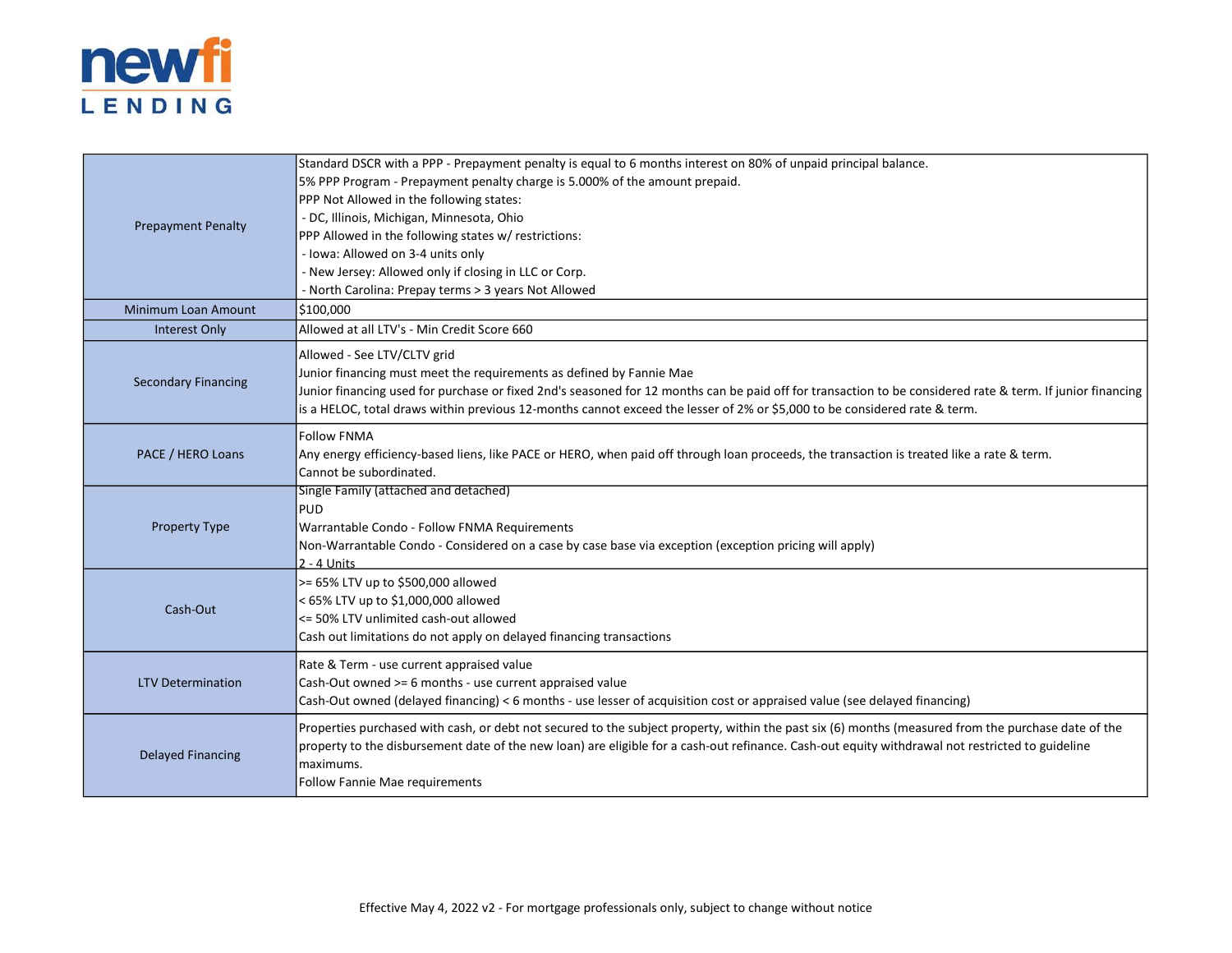

|                                    | <b>Borrower Requirements</b>                                                                                                                                                                                                                                                                                                                                                                                                                                                                                                                                                                                                                                                                                                                                                                                                                                                                  |
|------------------------------------|-----------------------------------------------------------------------------------------------------------------------------------------------------------------------------------------------------------------------------------------------------------------------------------------------------------------------------------------------------------------------------------------------------------------------------------------------------------------------------------------------------------------------------------------------------------------------------------------------------------------------------------------------------------------------------------------------------------------------------------------------------------------------------------------------------------------------------------------------------------------------------------------------|
| <b>Eligible Borrowers</b>          | <b>US Citizens</b><br>Permanent Resident Alien<br>Non-Permanent Resident Alien                                                                                                                                                                                                                                                                                                                                                                                                                                                                                                                                                                                                                                                                                                                                                                                                                |
| <b>Non-Permanent Resident</b>      | Borrower with the following visa types are eligible with no restrictions: E Series (E-1, E-2, E-3), G Series (G-1, G-2, G-3, G-4, G-5), H Series (H-1B, H-1C, H-<br>2, H-4), L Series (L-1B, L-2), NATO Series (NATO 1=6), O Series (O-1), TN-1 Canadian NAFTA Visa, TN-2 Mexican NAFTA Visa<br>Any residency status that meets FNMA guidelines is allowed provided the requirements listed below are met:<br>- Must have a minimum of two (2) years residency history in the U.S.<br>- Must have a two (2) year U.S. credit history and must meet program credit profile, the two (2) year history is measured from note date.                                                                                                                                                                                                                                                               |
| <b>Entity Vesting Requirements</b> | Entity vesting is allowed, the following are required:<br>- All entity members must also be borrowers<br>- 4 borrower MAX - U.S. domiciled entities only<br>- Purpose of entity must be for real estate acquisition<br>Documentation verifying the following must be provided:<br>- Verify entity membership<br>- Provide federal entity ID number (EIN)<br>- Show the entity is in good standing                                                                                                                                                                                                                                                                                                                                                                                                                                                                                             |
| <b>Investor Experience</b>         | Experienced Investor: A borrower who has owned two (2) or more properties for at least twelve (12) months during the most recent thirty-six (36)<br>month period. One (1) property must be an income producing property (residential or commercial).<br>- no restrictions<br>Novice Investor: Novice investors must have owned a property for twelve (12) months anytime during the past thirty-six (36) months.<br>- reduce max allowed LTV by 5%<br>First time Property Owner: A borrower who has not owned real estate property of any kind in the past 36-months. The following requirements must be<br>met:<br>- Purchase not allowed<br>- Rate & Term and Cash Out refinance allowed<br>Borrower must demonstrate long term lease or confirm lives in home owned by spouse<br>The timelines for all 3 Experience Level categories listed above is counted backwards from our note date. |
| Multiple Loans - Same Borrower     | Max exposure to Newfi for any one (1) borrower is 5 loans or \$5,000,000 UPB                                                                                                                                                                                                                                                                                                                                                                                                                                                                                                                                                                                                                                                                                                                                                                                                                  |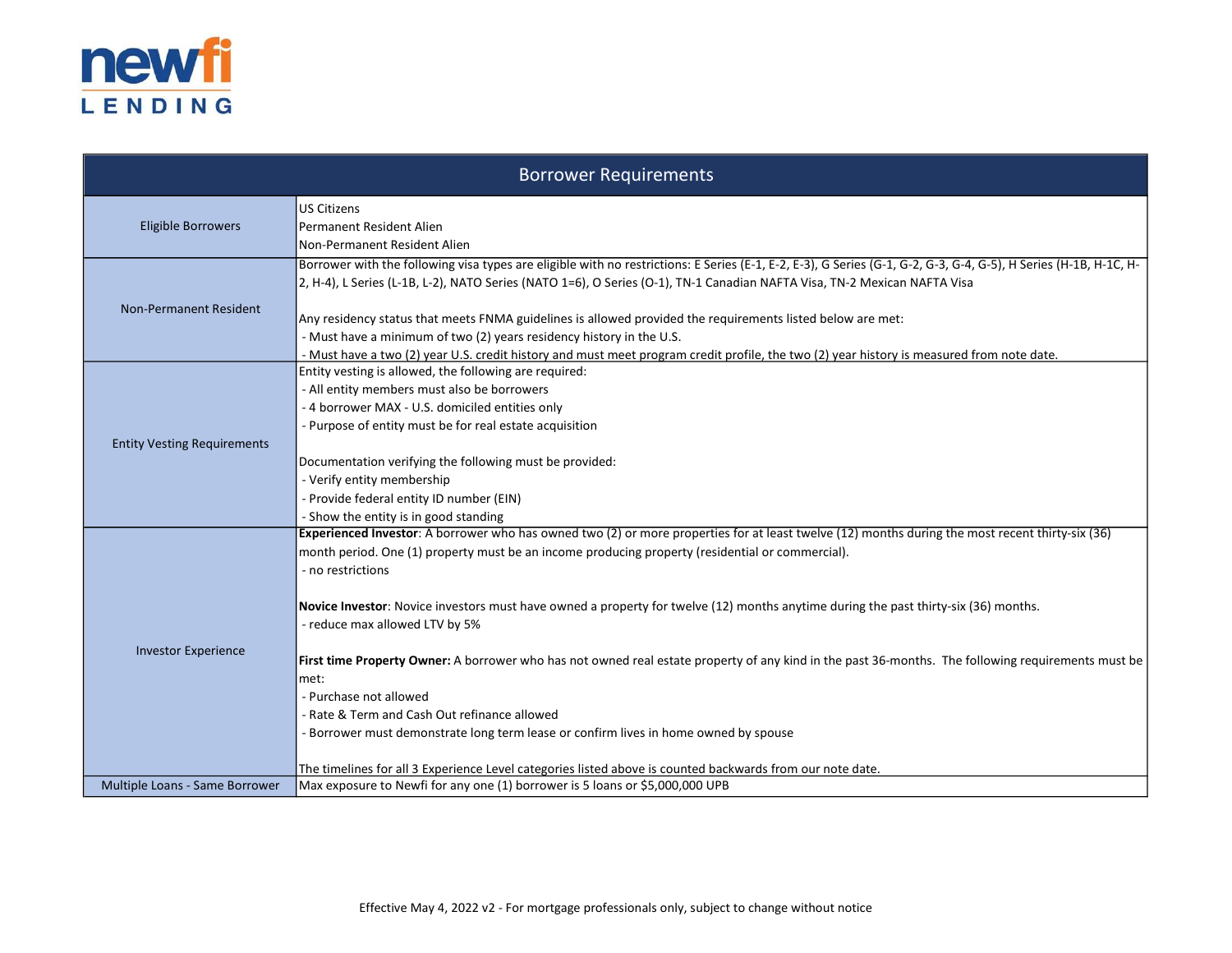

| <b>Multiple Properties Owned</b>     | No Limit                                                                                                                                                                                                                                                                                                                                                                                                                                                                                                                                                                                                                                                                                                                                                                                                                                                                      |  |  |
|--------------------------------------|-------------------------------------------------------------------------------------------------------------------------------------------------------------------------------------------------------------------------------------------------------------------------------------------------------------------------------------------------------------------------------------------------------------------------------------------------------------------------------------------------------------------------------------------------------------------------------------------------------------------------------------------------------------------------------------------------------------------------------------------------------------------------------------------------------------------------------------------------------------------------------|--|--|
| Non-Arm's Length                     | Non ARM's Length - Allowed case-by-case, max LTV 70%.                                                                                                                                                                                                                                                                                                                                                                                                                                                                                                                                                                                                                                                                                                                                                                                                                         |  |  |
|                                      | Credit                                                                                                                                                                                                                                                                                                                                                                                                                                                                                                                                                                                                                                                                                                                                                                                                                                                                        |  |  |
| <b>Credit Score</b>                  | Refer to Matrices for eligibility<br>When multiple borrowers apply, the lowest middle score is the qualifying credit score                                                                                                                                                                                                                                                                                                                                                                                                                                                                                                                                                                                                                                                                                                                                                    |  |  |
| Age of Credit Docs                   | Appraisal and title valid for 120-days from note date<br>Appraisal recerts allowed, valid for 120-days<br>Credit and Assets valid for 90-days from note date                                                                                                                                                                                                                                                                                                                                                                                                                                                                                                                                                                                                                                                                                                                  |  |  |
| <b>Housing Payment History</b>       | Document the pay history covering the most recent 12 months for the subject property and the borrower's primary residence. The payment history for<br>any other REO is not required or evaluated if provided.<br>- Max 1X30X12 on mortgage/rental debt for primary residence and subject property allowed.<br>- Max 0X60X12 for mortgage/rental history available via exception only. Exception pricing will be apply<br>- Max 70% LTV for Purchase / Rate & Term<br>- Max 65% LTV for Cash-Out                                                                                                                                                                                                                                                                                                                                                                               |  |  |
| <b>Credit History</b>                | Foreclosure, Short Sale, Deed in Lieu, Any BK, Modification:<br>>= 36 Months: no restrictions<br>>= 24 Months allowed via exception only. Reduce max allowed LTV by 10%. Exception pricing will apply<br>Review of inquiries is not required                                                                                                                                                                                                                                                                                                                                                                                                                                                                                                                                                                                                                                  |  |  |
| Forbearance                          | Forbearance allows for borrower experiencing financial hardship to pause making mortgage payments. A modification related to COVID-19 forbearance<br>plan not considered a housing event. A recent forbearance, due to COVID-19, may be eligible based upon the following:<br>1. Borrowers who entered into forbearance but continued to make timely payments and remained employed without income disruption, are eligible<br>without any other requirements.<br>2. Borrowers who participated in forbearance and missed payments have two options:<br>a) Pay loan current by making all missed payments from borrower verified funds.<br>b) Make three monthly payments in lender modification plan after exiting forbearance. Third payment must be made prior to note date. Evidence the<br>borrower has exited forbearance or entered the modification plan is required. |  |  |
| <b>Credit Report Security Freeze</b> | If the credit report shows a security freeze and the borrower unfreezes credit after the date of the original credit report, a new report is required to<br>reflect current and updated information                                                                                                                                                                                                                                                                                                                                                                                                                                                                                                                                                                                                                                                                           |  |  |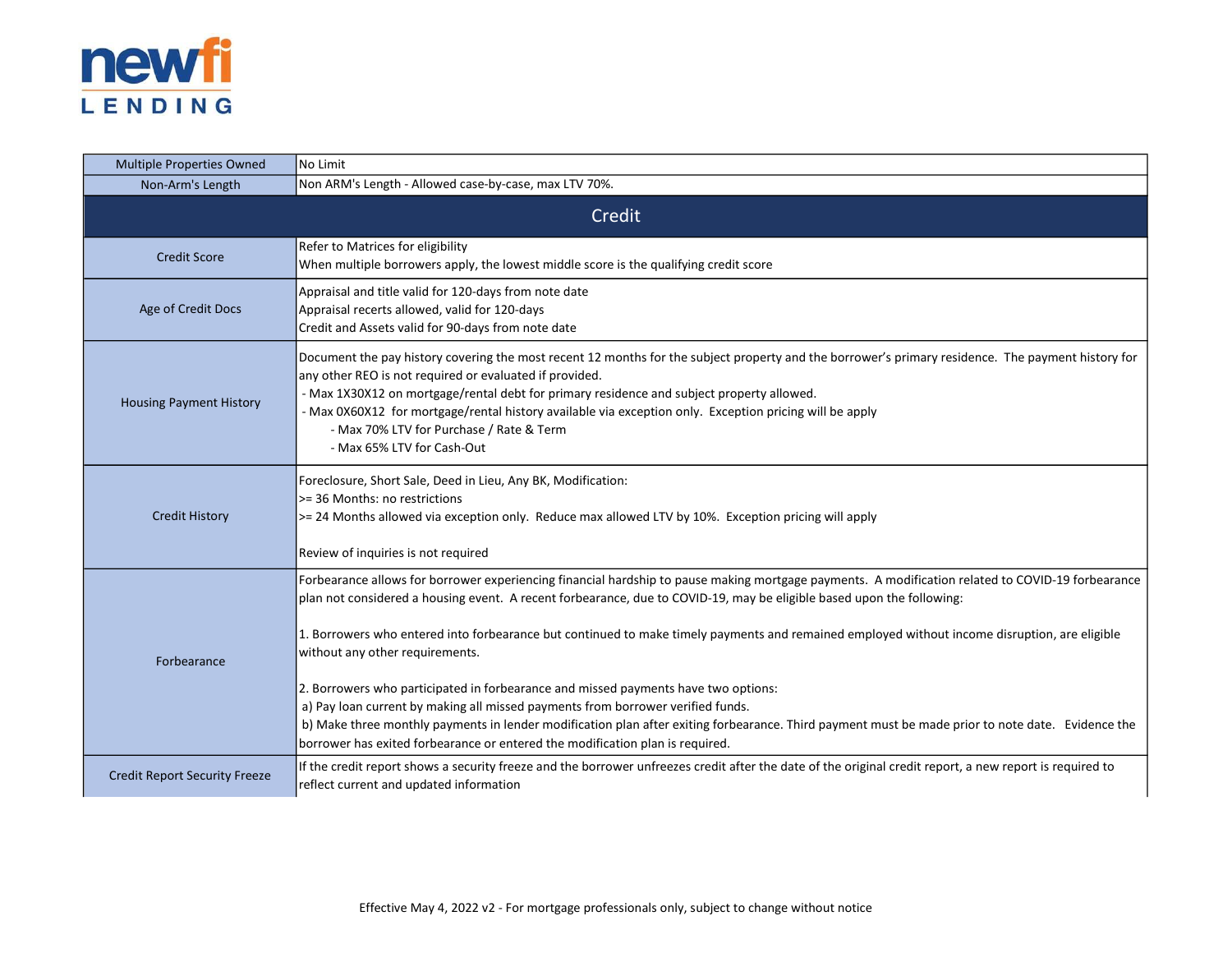

| <b>Collections &amp; Charge Offs</b> | Need not be paid or addressed unless the collection / charge-off impacts title                                                                                                                                                                                                                                                                                                                                                                                                                                                                                                                                                                                                                                                                                                                                                                                                                                                  |  |  |
|--------------------------------------|---------------------------------------------------------------------------------------------------------------------------------------------------------------------------------------------------------------------------------------------------------------------------------------------------------------------------------------------------------------------------------------------------------------------------------------------------------------------------------------------------------------------------------------------------------------------------------------------------------------------------------------------------------------------------------------------------------------------------------------------------------------------------------------------------------------------------------------------------------------------------------------------------------------------------------|--|--|
|                                      | Borrowers with three (3) credit scores meet the minimum trade requirement.                                                                                                                                                                                                                                                                                                                                                                                                                                                                                                                                                                                                                                                                                                                                                                                                                                                      |  |  |
|                                      | Borrowers with only two (2) credit scores must meet one of the following options below:                                                                                                                                                                                                                                                                                                                                                                                                                                                                                                                                                                                                                                                                                                                                                                                                                                         |  |  |
| <b>Required Credit History</b>       | Option #1 - 3 of 12: At least three (3) tradelines reporting for a minimum of 12 months, with all three (3) having activity in the last 12 months, accounts<br>can be open or closed<br>Option #2 - 2 for 24: At least two (2) tradelines reporting for a minimum of 24 months, with both having activity in the last 12 months, accounts can be<br>open or closed<br>Option #3 - 8 for 8: No fewer than eight (8) tradelines are reporting, one (1) of which must be a mortgage or a rental history.<br>- At least one (1) tradeline has been open and reporting for a minimum of twelve (12) months.<br>- The borrower has an established credit history for at least eight (8) years.<br>Tradelines with recent serious adverse history are not acceptable<br>Rental verification can be included as a tradeline                                                                                                             |  |  |
|                                      | Student loans can be counted in credit depth as long as they are in repayment and not being deferred                                                                                                                                                                                                                                                                                                                                                                                                                                                                                                                                                                                                                                                                                                                                                                                                                            |  |  |
| <b>Rental Income</b>                 |                                                                                                                                                                                                                                                                                                                                                                                                                                                                                                                                                                                                                                                                                                                                                                                                                                                                                                                                 |  |  |
| <b>Rental Income - Purchase</b>      | - Use the lower of estimated market rent from the 1007 or the lease agreement (if applicable)<br>- On the purchase of a vacant or seller occupied property, the rents from a 1007 can be used<br>Use of short terms rents (STR) may be used in situations where the borrower can demonstrate a successful history of STR activity with other REO, or the<br>subject is in an area where STR is predominate. Max LTV is 75%.<br>A 1007 is required on all transactions<br>DSCR is calculated on all transactions                                                                                                                                                                                                                                                                                                                                                                                                                 |  |  |
| Rental Income - Refi                 | - Use the lower of Estimated market rent from 1007 or lease agreement<br>- If lease amount is higher then market rents it may be used with two (2) months proof of rent received.<br>- If current lease is expired, it may be used provided the appraisal clearly shows the subject to be occupied and 1007 exceeds current rent<br>- Property acquired or placed in service, in the two months prior to application date, which are vacant due to borrowers updating the property, can use<br>the 1007 rents.<br>- Short term rental income permitted with use of a 12-month look back to determine average monthly rents. Annual or monthly statements from<br>Airbnb or similar service required. If the subject has less than twelve month history the rent may be used for DSCR purposes but must be divided the full<br>twelve months.<br>1007 required on all transactions<br><b>DSCR</b> calculated on all transactions |  |  |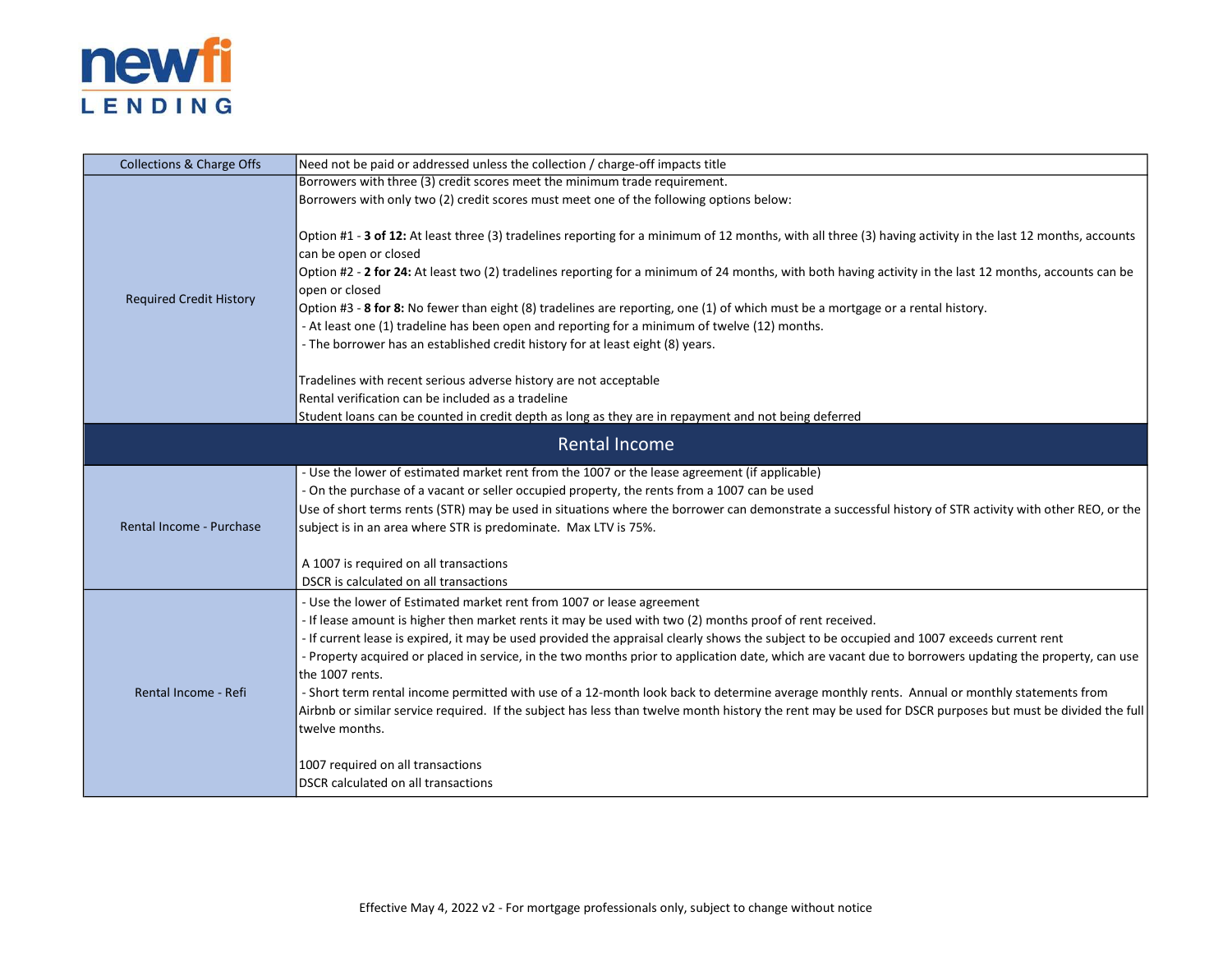

| Accessory Dwelling Unit (ADU) Rents <b>Refinance</b> | ADUs are becoming increasing popular in many locations across the US as housing gets more scarce and more expensive. Using rents from an ADU are<br>acceptable with the following requirements:<br>- Appraisal shows the ADU to be legal<br>- Appraiser to provide comparables with ADUs<br>- Appraiser to address ADU rents on a 1007<br>- Document a 12-month history of the ADU being rented on a refinance<br>Purchase                                                                                                                                            |  |  |  |
|------------------------------------------------------|-----------------------------------------------------------------------------------------------------------------------------------------------------------------------------------------------------------------------------------------------------------------------------------------------------------------------------------------------------------------------------------------------------------------------------------------------------------------------------------------------------------------------------------------------------------------------|--|--|--|
|                                                      | - Follow guidance above Rental Income Calculation section, however, STR not allowed                                                                                                                                                                                                                                                                                                                                                                                                                                                                                   |  |  |  |
| <b>Assets</b>                                        |                                                                                                                                                                                                                                                                                                                                                                                                                                                                                                                                                                       |  |  |  |
| <b>Gift Funds</b>                                    | Allowed with a minimum of a 10% borrower contribution                                                                                                                                                                                                                                                                                                                                                                                                                                                                                                                 |  |  |  |
| <b>Crypto Currency</b>                               | Crypto currency that has been converted to USD is an acceptable source of funds provided the crypto can be acceptably documented. Recently this<br>asset type has gained more widespread popularity and documentation has improved. The documentation must show the acquisition date of the asset<br>and it must show a sufficient history to meet 60-day seasoning requirements. Not all crypto currencies or crypto brokerages will provide for adequate<br>documentation. An abundance of care must be used in reviewing statements provided.                      |  |  |  |
| <b>Assets</b>                                        | - Must be dated within 90 days of the note<br>- Only large deposits from a borrower's business need be addressed. See section on business assets for further guidance.<br>- Foreign assets may be used for down payment and closing costs with the following:<br>- Assets must be verified in USD at current exchange rate http://www.xe.com AND<br>- Two (2) months recent statements<br>Non vested or restricted stock accounts are not allowed<br>Joint Accounts: Access letters from co-owners are not required provided our borrower is clearly an account owner |  |  |  |
| Reserves                                             | All reserve requirements are based on subject property PITI.<br>If transaction fits 2 categories listed below, only the larger requirement applies.<br>4 months PITI required<br>6 months PITI required for loan amount > $$1.5mm$<br>12 months PITI required for loan amount > \$2.5mm<br>Cash-Out proceeds may be used to meet reserve requirement.                                                                                                                                                                                                                 |  |  |  |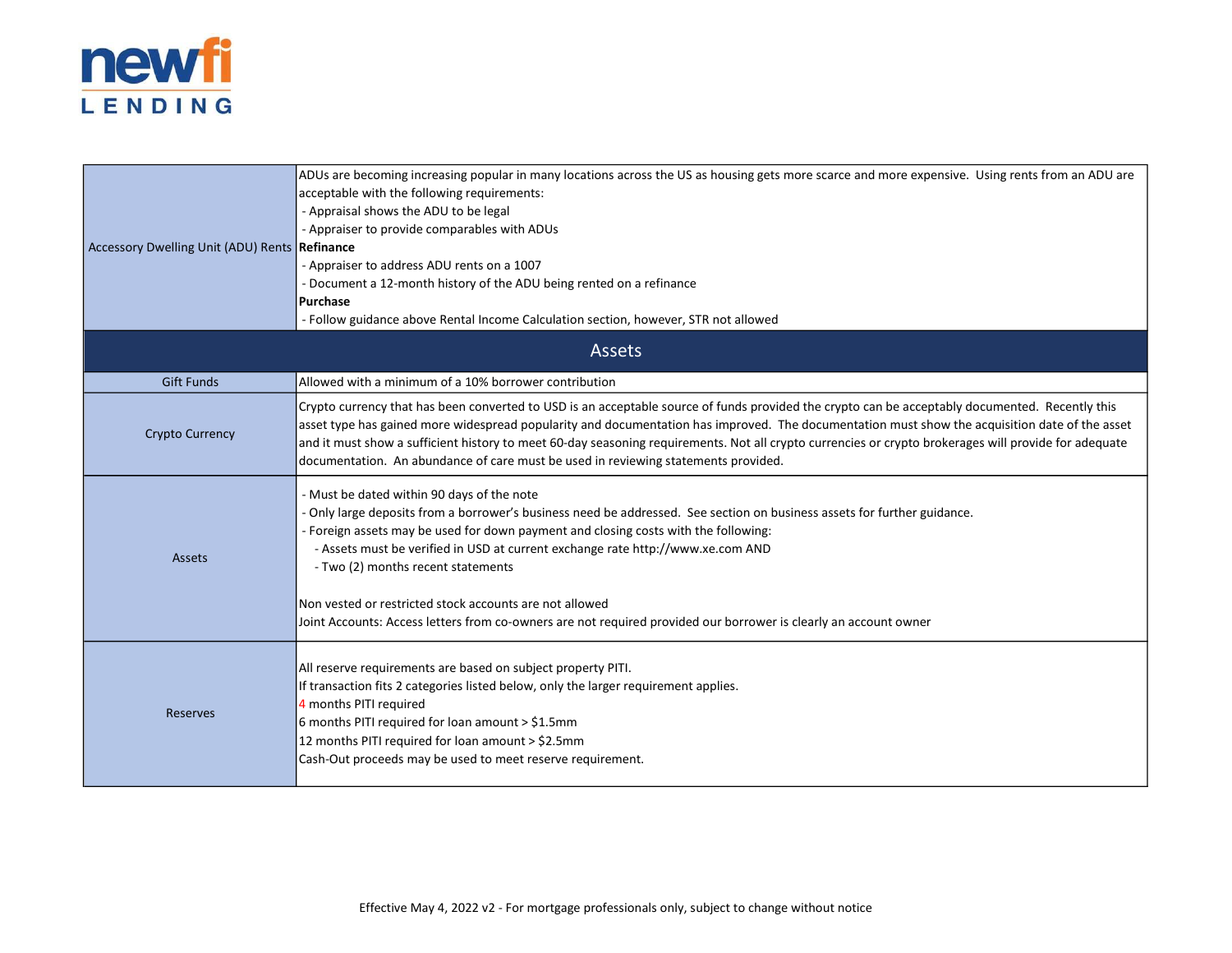

| Source of Reserves                                    | IRA and other non-employer related savings plans<br>Funds in non-cash holdings, stocks, bonds, mutual funds are not required to be discounted<br>Life insurance surrender value<br>529 accounts<br><b>Business funds</b><br>Cash-Out proceeds may be used to satisfy reserve requirement                                                                                  |
|-------------------------------------------------------|---------------------------------------------------------------------------------------------------------------------------------------------------------------------------------------------------------------------------------------------------------------------------------------------------------------------------------------------------------------------------|
| Ineligible Source of Reserves                         | Reserves may not come from a 1031 exchange account<br>Reserves may not come from gift funds<br>Employer sponsored savings plans, like 401k                                                                                                                                                                                                                                |
| <b>Business Funds</b>                                 | Document borrower's ownership position in the business<br>Funds up to the percentage of the borrower's ownership position may be used with no restriction<br>If funds required exceed the borrower's ownership position, the balance of funds may be used with the permission of the other owner(s)<br>Large deposits into a business account do not need to be addressed |
| IPC (Interested Party Contributions) 3% for all LTV's |                                                                                                                                                                                                                                                                                                                                                                           |
|                                                       | Property / Appraisal Information                                                                                                                                                                                                                                                                                                                                          |
|                                                       |                                                                                                                                                                                                                                                                                                                                                                           |
| Acreage                                               | No more than three (3) acres                                                                                                                                                                                                                                                                                                                                              |
| <b>Rural Properties</b>                               | Not allowed<br>Considered Rural when 2 of the 3 listed below are present or the appraiser has designated the property as rural:<br>- Non paved service road<br>- 2 or more comps are > 5 miles away from the subject property<br>- Subject surrounding area is less than 25% built up                                                                                     |
| <b>Recently Listed Properties</b>                     | Properties listed at the time of application are not eligible<br>Properties listed in the past six (6) months prior to the application date are not eligible for cash-out transactions                                                                                                                                                                                    |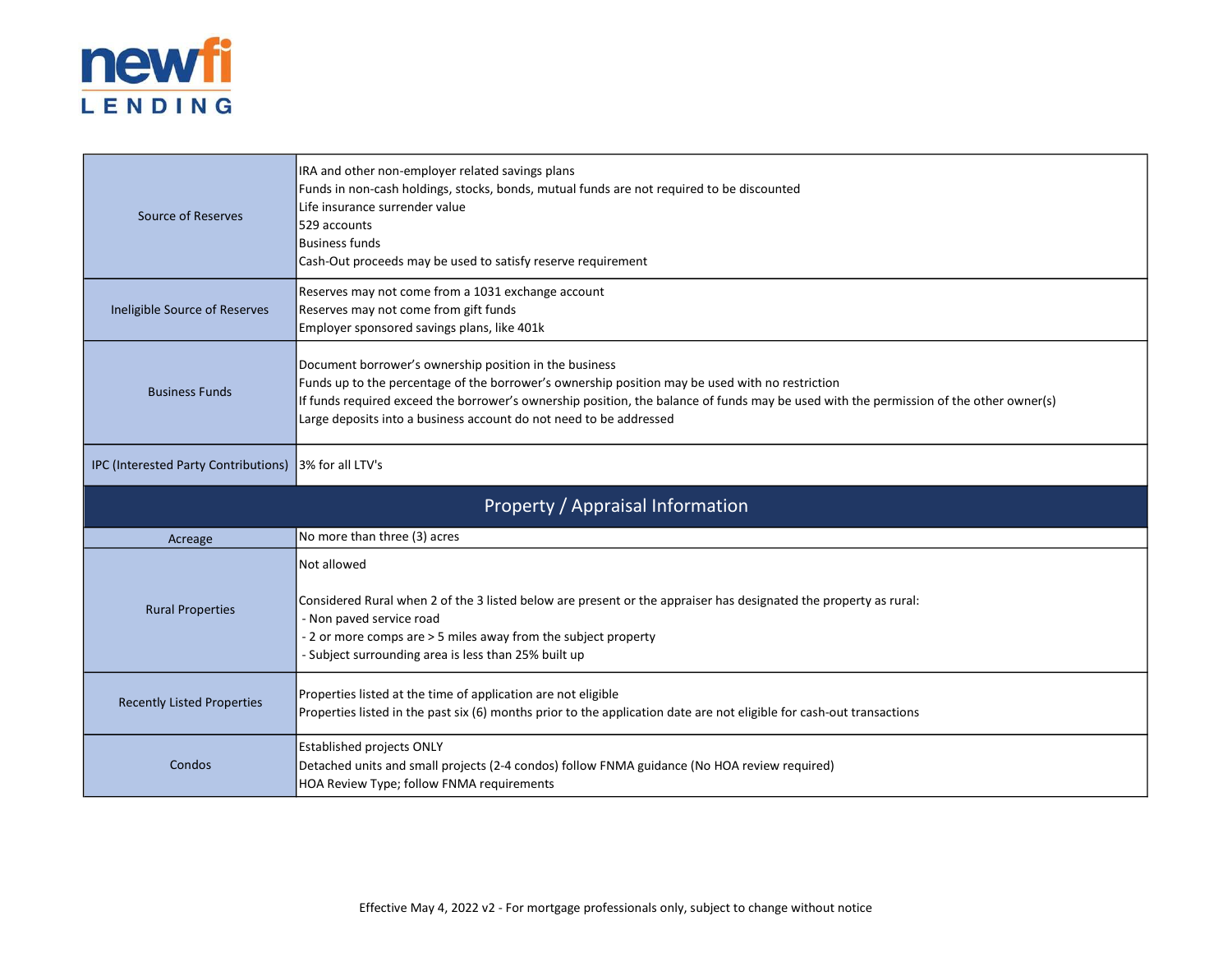

| Non Warrantable Condos        | The following may be considered via exception. Exception pricing will be applied:<br>- Investor concentration up to 70%<br>- Commercial space up to 50%<br>- Single owner/entity concentration up to 25% (for projects of 10 units or less, max 2-units<br>- Annual budget allocation to reserves < 10% allowed with the following:<br>- Appraisal shows no major repairs required AND<br>- A lower annual allocation permitted if the following reserve balance thresholds are met:<br>-7% to 9.99% requires reserve fund balance of 50% of annual budget<br>- 5% to 6.99% requires reserve fund balance of 75% of annual budget<br>- 3% to 4.99% requires reserve fund balance of 100% of annual budget |
|-------------------------------|-----------------------------------------------------------------------------------------------------------------------------------------------------------------------------------------------------------------------------------------------------------------------------------------------------------------------------------------------------------------------------------------------------------------------------------------------------------------------------------------------------------------------------------------------------------------------------------------------------------------------------------------------------------------------------------------------------------|
| Ineligible Properties         | Condotels & resort style condos<br>Unique style homes: earth, dome, etc.<br>Property condition of C5 or C6<br>Agricultural use such as working farms or ranches or orchards                                                                                                                                                                                                                                                                                                                                                                                                                                                                                                                               |
| <b>Property Flips</b>         | A property is considered a flip if either of the following are true:<br>- The purchase price exceeds the seller's acquisition cost by more than 10% if the property was acquired 90 or fewer days prior to the borrower's<br>purchase contract date<br>- The purchase price exceeds the seller's acquisition cost by more than 20% if the property was acquired 91 - 180 days prior to the borrower's purchase<br>contract date<br>If the property is a flip based on the guidance above, a second appraisal is required                                                                                                                                                                                  |
| <b>Appraisal Requirements</b> | A second appraisal is required when any of the following exist:<br>- The loan amount is greater than \$2,000,000<br>- The transaction is a flip (see Property Flipping section)<br>When a second appraisal is required, the value is based on the lower of the two (2) values. The second appraisal must be from a different company and<br>appraiser than the first appraisal.                                                                                                                                                                                                                                                                                                                           |